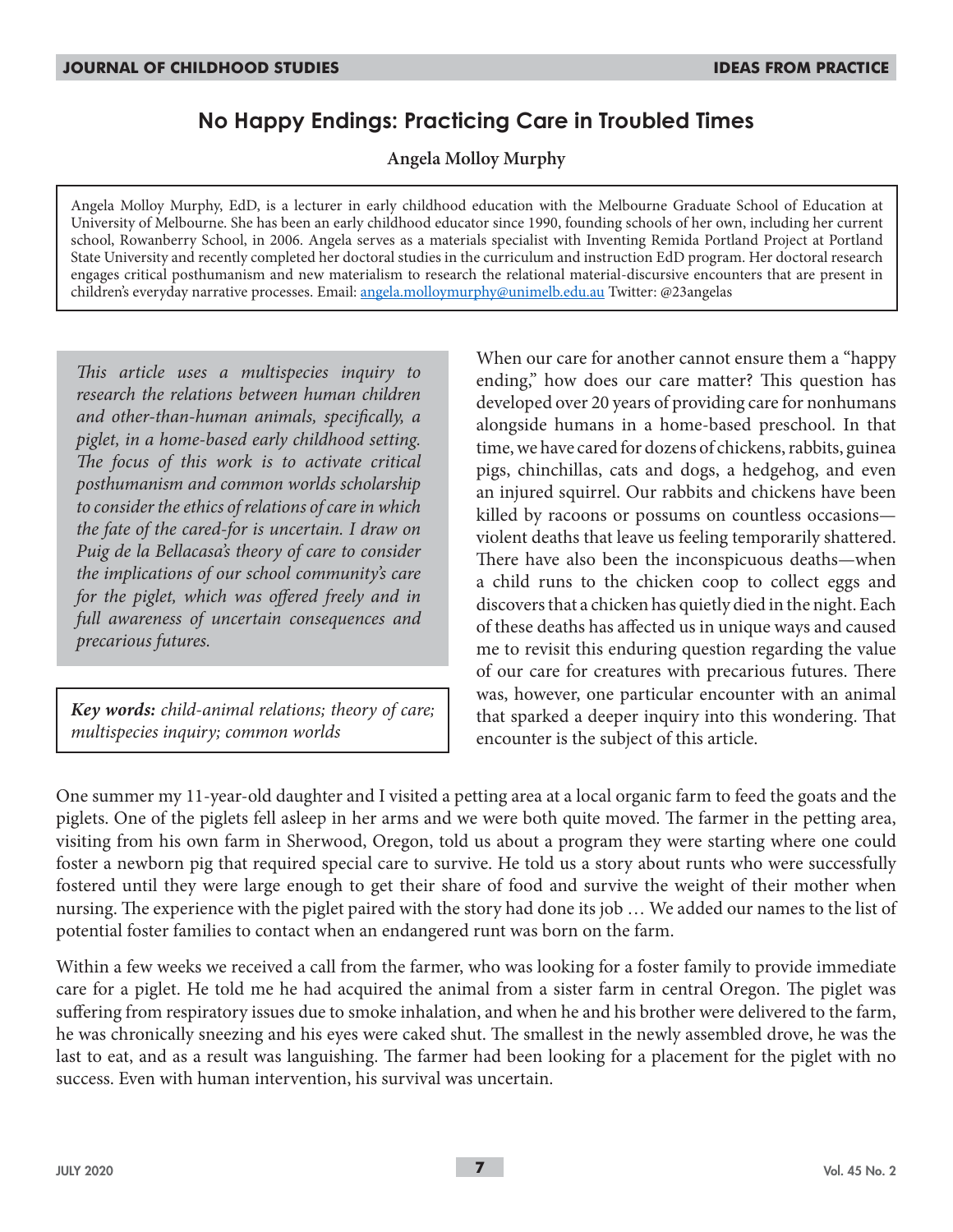We were torn. My daughter and I had collectively imagined a sweeter, more *innocent* scenario that positioned us as rescuers of a fragile but otherwise healthy newborn pig in need of care. As we described the pictures we had unknowingly been holding in our imaginations and contrasted it with the reality of the current situation, I realized that I had been envisioning our role as foster care providers as epitomized by a particular scene in one of my favourite childhood books, *Charlotte's Web*. In this dramatic passage, Fern bravely steps in to save the runt of a new litter of piglets from her father's axe. Her father argues that killing the piglet is the humane choice because he is likely to die anyway. Fern vows to personally provide care for the animal to save his life. From her compassion for and dedication to the animal she would call Wilbur, a beautiful multispecies friendship emerges. Fern's care for Wilbur enables him to peacefully live out his twilight years on the farm surrounded by human and animal companions, essentially providing him with a "happy ending."

Although the pull of this fictional narrative was a powerful one, I recognized that the present moment required ethically informed action as opposed to romanticized imaginaries. Fires had been burning throughout central Oregon all summer. People and animals had lost their lives and been otherwise injured or displaced. Every living thing in the region was impacted. In this context, providing care for a damaged animal with an uncertain future held what Maria Puig de la Bellacasa (2017) refers to as "vital material implications—for human and nonhuman worlds" (p. 42). After grappling with the ethics of the circumstances with my daughter, we made arrangements to drive out to the Sherwood farm and pick up the piglet to bring home.

The animal we would call Moon was a cross between three small breeds, a runt American Guinea hog, KuneKune, and Juliana. He was bred to stay small—small enough to live on an urban farm, but big enough to eventually slaughter if deemed appropriate. We were given an instruction sheet and training time with the farmer, who wanted to ensure we had adequate space and resources available to care for a growing baby pig, because he had experienced problems with fostering piglets to people who were ill equipped for the demands of the job. In fact, while we were talking to the farmer, a woman approached him to return a piglet she had taken home only days before. The scene was strange and unforgettable: a well-polished woman in business dress marching up the dusty path of the rural farm with a piglet in a box, "returning" the animal as if it were an unsatisfying item of clothing. "We heard screaming all night," she told the farmer. "It was the most terrible sound you can imagine." I was distressed by the experience she described, and equally disturbed by my association with her. I wanted to view my role as a caregiver or companion, not a customer.

Looking back on this moment, I realize that although bringing an agitated piglet back to a farm in a box did not look like care as I had imagined it, or perhaps had idealized it, it may have been the most caring, ethically sound move the woman could make. When the farmer returned from his conversation with her, he made a disparaging comment about how some people foster baby pigs for the Instagram photo opportunities and are not prepared for the real work it will entail. My daughter and I exchanged a guilty glance with one another. Just that morning we had spoken about posting photos of the piglet on Instagram.

Referring to the ethics of caring practices, de la Bellacasa (2017) states, "We do not always know in advance what world is knocking, or what will be the consequences" (p. 91). This is the sense I had as my daughter and I drove home with the piglet in a bright pink cat carrier. He brayed loudly the whole way, terrified, and surprisingly loud. The "unnatural" feeling of the situation was undeniable. Still a very young pig, he required bottle feeding every four hours with warmed goat milk. I enlisted the help of my daughter and her neighbourhood friends for this task … an easy recruitment. At this stage in his development the piglet was not unlike a newborn human, tiny and vulnerable, and we all soon discovered that bottle feeding him evoked tremendous feelings of care. I set up a playpen in the lower level of our house where my preschool classroom resides. The picture was both tender and absurd, and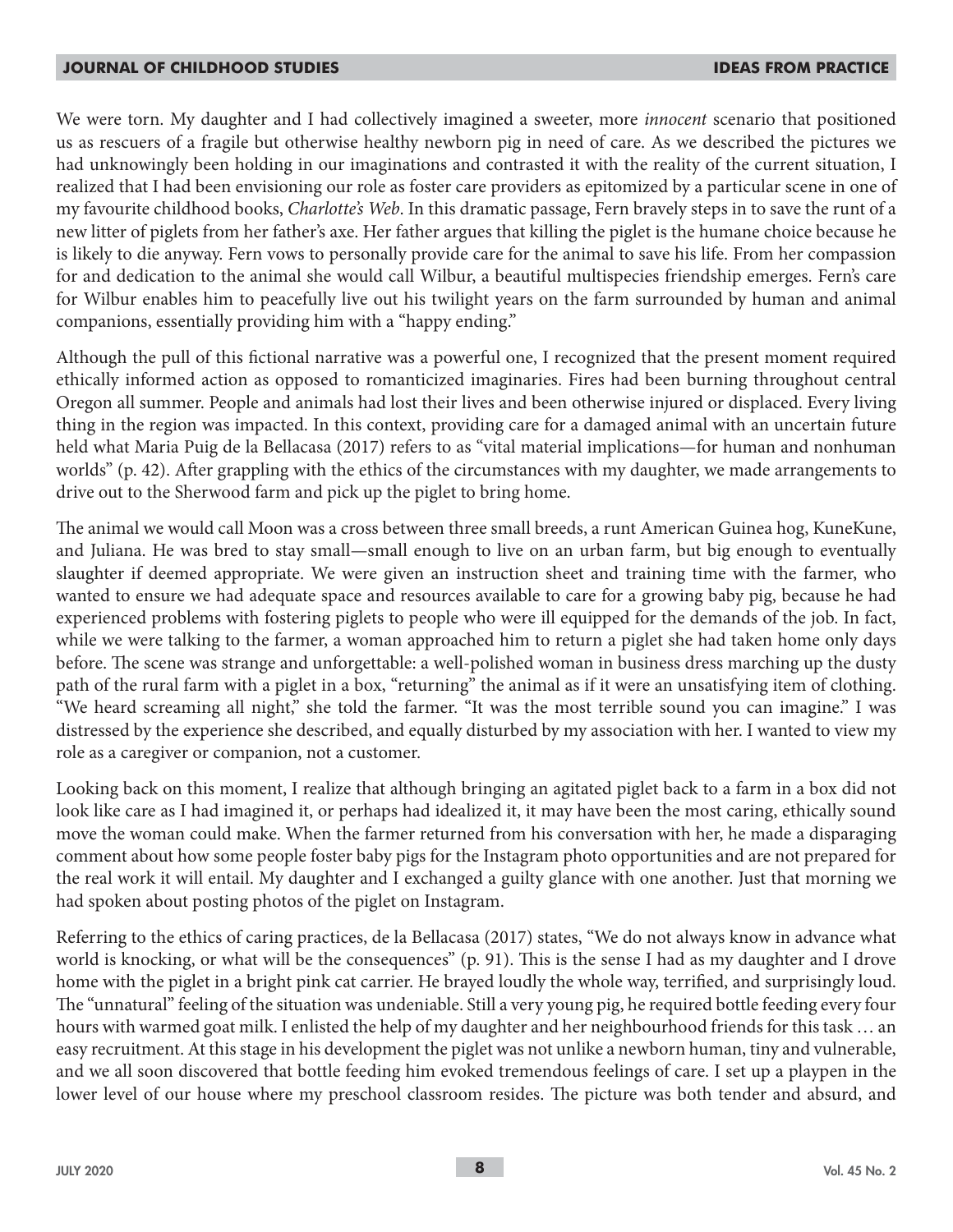blurred the lines commonly drawn between human and nonhuman infancies—a piglet in a playpen, surrounded by baby blankets and stuffed toys.

Common worlds scholars have argued that it is "timely for early childhood scholars to make a greater contribution to broader 'more than-human' or post-humanist conversations that have been gathering momentum in the social sciences over the last couple of decades" (Taylor, Pacini-Ketchabaw, & Blaise, 2012, p. 81). Multispecies inquiries (e.g., Hohti & Tammi, 2019; Lloro-Bidart, 2018; Pacini-Ketchabaw, Taylor & Blaise, 2016; Taylor & Pacini-Ketchabaw, 2015) offer one compelling approach to attend to research with the more-than-human. For example, Fikile Nxumalo and Veronica Pacini-Ketchabaw (2017) enact multispecies ethnography in considering the implications of classroom pet pedagogies; they call for "radically different ways of viewing our relationships with more-than-human others" (p. 1423). This critical posthumanist practice (Barad, 2011; Braidotti, 2013; Lloro-Bidart, 2018; Murris et al., 2018; Rice, 2016; Rotas, 2015; Snaza, 2015) advances a framework of relational learning with material, place, human, and nonhuman actors as opposed to a child-centered and exclusively human social framework. Experimental multispecies/posthumanist methodologies work to shift our perspective away from solely human ones and make space for nonanthropocentric ways (Bell & Russell, 2000) of seeing and being both in classrooms and in the larger world.

Informed by critical posthumanism, as well as my experiences with the multispecies nature of children's everyday school lives (Pederson, 2010), I initiated a multispecies inquiry into child-animal relations between the human children in my neighbourhood and at my preschool and the piglet we collectively cared for. It was September, the beginning of our school year, when Moon came to know the preschool children. Several of the children had experience with a "rescue" animal in a school context (Molloy Murphy, 2018), as our community had previously provided care for an injured squirrel. Consequently, we held an institutional awareness about what it meant to provide care for an animal that is resistant to physical touch and other signifiers of care and affection (Gunnarsson, 2018) that we might be accustomed to with domesticated pets. Further, we had established an "ethic of kinship and care" (Rose, 2017) within our multispecies classroom community that provided a hospitable climate for an injured animal.

We watched the piglet carefully, "attuning and attending" (Rautio, 2017) to his ways. We discovered that the piglet enjoyed roaming around in our play yard on sunny days, comfortable in the contact zone (Haraway, 2008) where children, chickens, and the occasional dog come together. We learned to sit on the ground and let the piglet nuzzle up to us rather than trying to pick him up as one would a dog or cat. He struggled against being cradled, even for bottle feeding. In fact, he resisted every anthropomorphic fantasy I had unconsciously developed from idyllic depictions of care, such as the classic illustrations in *Charlotte's Web*. In one such image, for example, Fern cradles Wilbur the piglet in her arms, holding his head upright as one would bottle feed a human baby. Moon, not being a storybook piglet, instinctively wanted to stand upright and drink from a bottle as he would nurse from his mother.

The oldest children invented a way to scoop Moon up with a blanket to reduce the kicking and squirming when we carried him, which was as little as possible. He ran away when approached by humans. If we needed to move him back inside the house, for instance, we had to corner him to pick him up. He habitually rubbed his side against the trunk of a tree, which led to bald spots and badly scraped skin. Unsure of the practical need for this activity, we began putting a dog sweater on him during our outside play to prevent him from further wounding himself. In essence, we were attending to the problem of "how to care" (de la Bellacasa, 2017) for the piglet in the context of this particular time and place, in a multispecies coexistence and without the guidance of a pig mother. Moon, in turn, quickly adapted to his human, predominantly child caregivers, who offered him vegetables when he climbed on their laps. On chilly days he burrowed inside children's coats, poking his head out only to eat.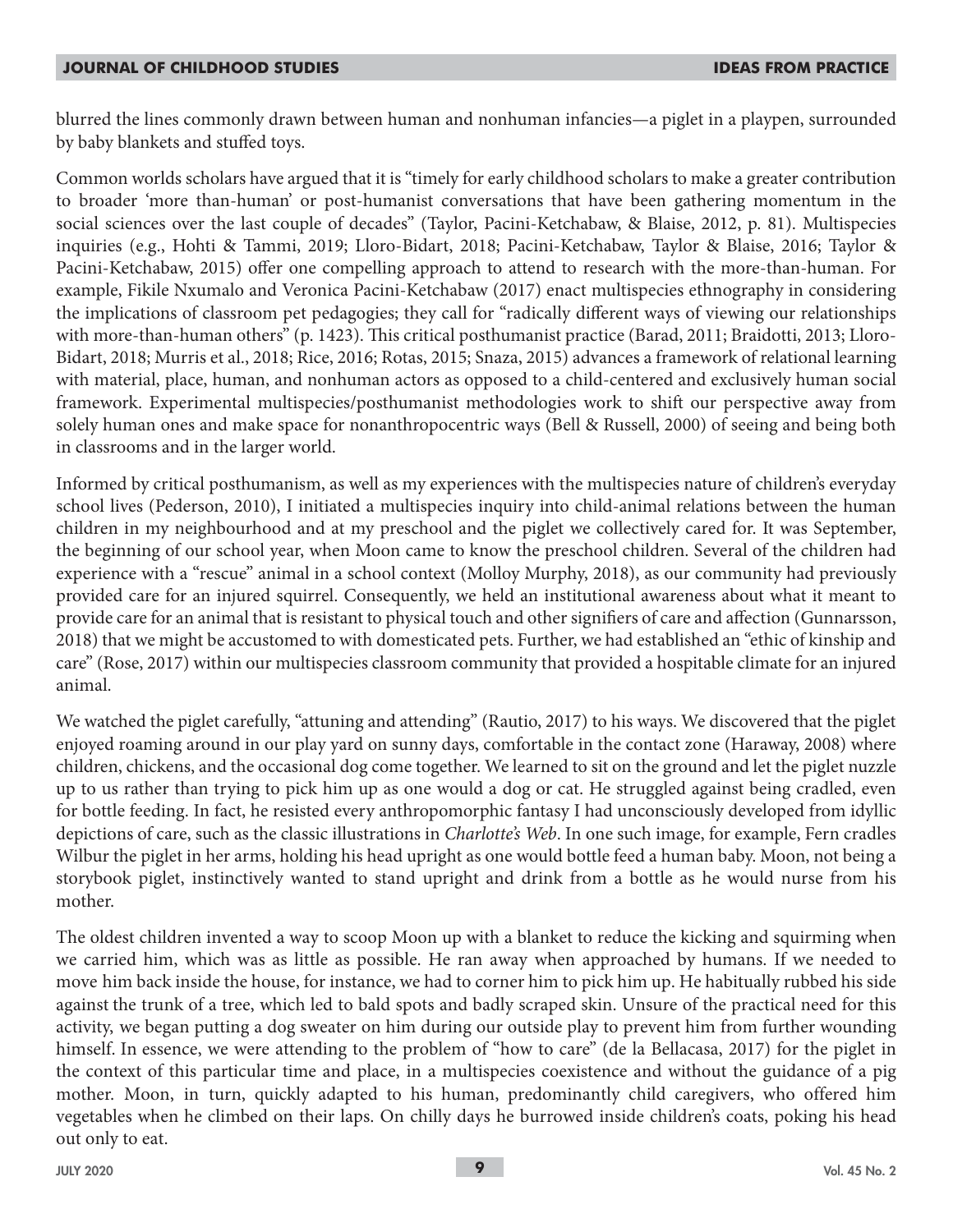There were multiple ethico-political complexities to consider regarding our care of the piglet. In our common worlds, where past, present, and future lives are entangled (Blaise, Hamm, & Iorio, 2016), the intentional centering of curriculum which is "otherwise" (Nxumalo, Vintimilla, & Nelson, 2018) from safe and sterilized curricular engagements is a critical aspect of the work of mattering with children. Thus, when uncomfortable discussions about the cause of the piglet's predicament or his potential future arose, we attended to the children's inquiries, resisting the urge to look away (Haraway, 2016) from the matters of concern (Iorio, Hamm, Parnell, & Quintero, 2017; Latour, 2004) that made their way into the classroom along with the piglet.

For example, climate change was a prominent factor in the fires that burned that summer along the west coast of the United States, compromising the air quality in California and Oregon and rendering conditions harmful. Though the broad concept of climate change was abstract to the children, the topic of air quality was tangible, as it held immediate material consequences for our multispecies community. Even in our urban neighbourhood, far from the fires, there were days we could smell smoke and were advised to stay indoors due to compromised air quality.

In addition to this, the children were aware that the piglet had been evacuated from his original farm due to poor air quality caused by wildfires. Looking at his eyes and listening to his laboured breathing, it was apparent that his exposure to smoke had damaged him. A few of the children had a schema regarding the dangerous potential wildfires have for vulnerable populations because they had grandparents living in California, where the fires were the worst. One child shared his understanding of the predicament in saying, "My Oma lives in California. She can't go outside on the red days."

Moreover, children openly wondered about the piglet's future—of what would become of him when we returned him to the farm. During a discussion about farms and farming practices at a class meeting, a 5-year old stated plainly, "Bacon comes from pigs." This declaration hung heavily in the air. I confirmed the child's statement; unable to offer assurances or escape the plain fact. Bacon comes from pigs, and the animal we had come to care for was a pig. Truthfully, I was given no guarantees about the piglet's future; the farmer's answers to my queries had been decidedly vague. I surmised that it was possible we were caring for Moon until he was healthy and strong enough to be butchered on the farm. If our care of the piglet was part of an economic and practical scheme to prepare him for his eventual slaughter and consumption, were we not actively participating in it by providing excellent care for him, for example, by feeding him well and causing him to trust humans?

Joan Tronto (2010) might suggest that our care of the damaged animal was serving to "maintain, continue and repair 'our world' so that we [could] live in it as well as possible" (p. 16). I find hope in this proposition. Conversely, I consider the possibility that our care practices contributed to objectifying and commodifying farming practices (Singleton & Law, 2013) and reinforced colonizing, extractive human-animal relations of power (Cutter-McKenzie-Knowles et al., 2018). It seems more likely, however, that each of these propositions coexist despite their multiple "tensions and contradictions" (Puig de la Bellacasa, 2017). Ultimately, our care of the piglet led us to stay with the trouble (Haraway, 2016) of forest fires and animal/farm/food assemblages, enabling these "matters of concern" to also become "matters of care" (Puig de la Bellacasa, 2011) for our multispecies community.

Moon grew quickly from a tiny piglet with silky black fur to a large, bristly boar whose hunger seemed insatiable. I was no longer able to feed him solely on vegetable scraps and resorted to processed pellets from a local feed store. The farmer specifically warned against this practice as it was likely to "prematurely fatten him up." My choice to supplement the pig's diet with commercial feed was burdensome—I worried that I was promoting the piglet's slaughter by causing him to gain weight. Winter was approaching and we were spending less time outdoors due to cold weather and rain. The piglet was often muddy and was not getting enough exercise. He began to look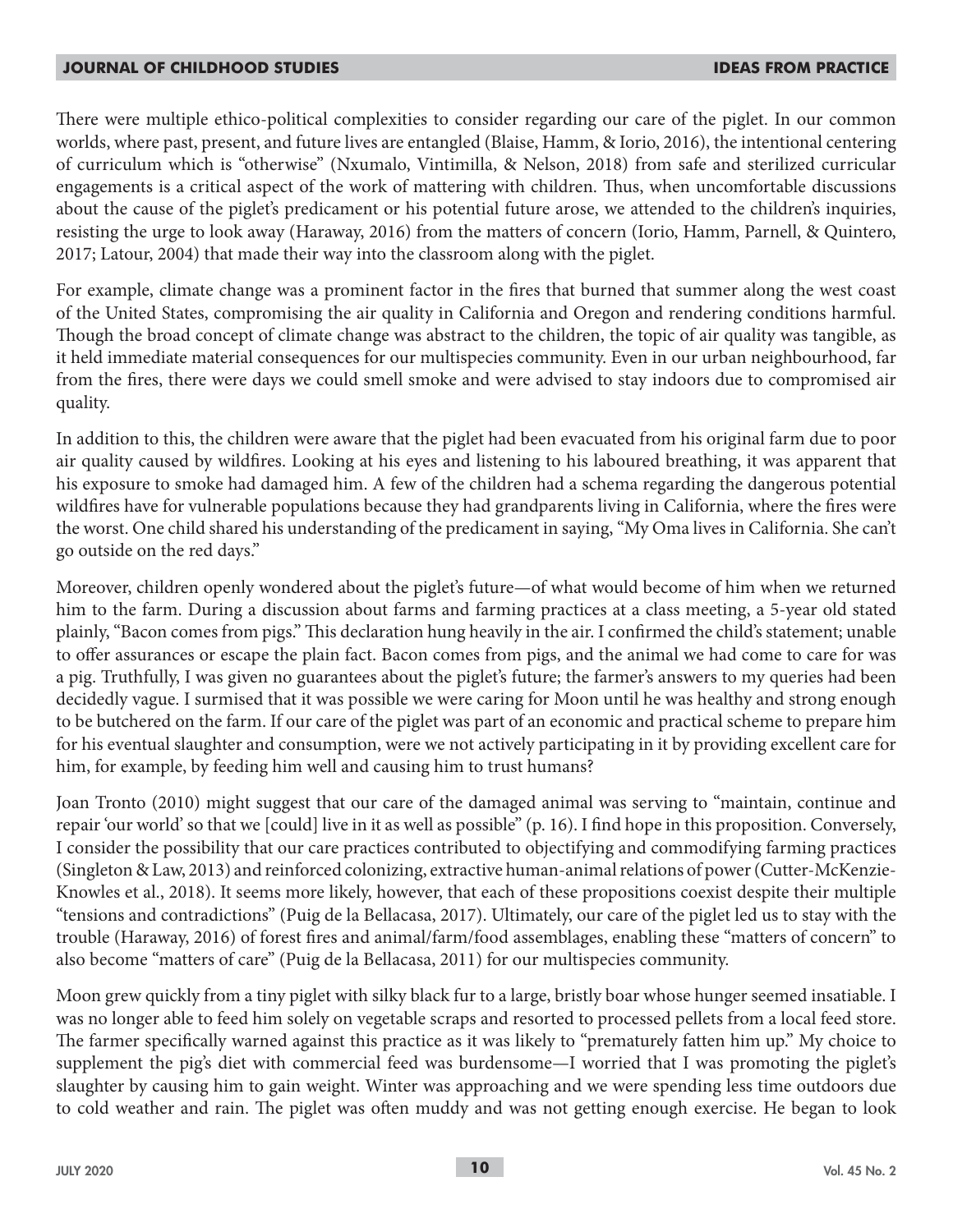preposterous and overgrown in the baby blue playpen. The classroom perpetually stank of urine regardless of how often we changed the bedding.

Just as the practical care demanded by a growing pig in a small house began to feel unmanageable, our allotted three-month foster period came to an end. It was a very emotional drive to the farm. The farmer assured me I could come back and visit, saying, "Pigs are smart animals. He'll remember you." This was both reassuring and somehow terrifying. I felt as if my responsibility to the pig did not end—would never end, despite his uncertain future.

I return to my enduring question: When our care for another cannot ensure a "happy ending," how does our care matter? Informed by the theory of care proposed by Puig de la Bellacasa (2017), I now regard our care for the piglet as an act of "cultivating a speculative commitment to contribute to livable worlds" (p. 67), a conscious striving to live as well as possible (Tronto, 2010) on a damaged planet. Our care for Moon was freely undertaken (Hoy, 2004), meaning it was "not forced upon [us] by a moral order" (Puig de la Bellacasa, 2017, p. 70), and was offered in full awareness of uncertain consequences and precarious futures. I cannot claim it was valiant or innocent, or that it ensured the piglet's survival. However, this caring assemblage produced ways of relating with other species that are otherwise (Nxumalo et al., 2018) than comfortable human-rescue narratives (Taylor, 2017) with promises of mutual salvation. These old, familiar storylines ring hollow in our current era of great planetary suffering. Thus, our care mattered in that it was an ethical and political practice in living well with human and nonhuman others (Taylor & Giugni, 2012) when no guarantees of salvation were possible. Our shared futures are always already uncertain. We care anyway.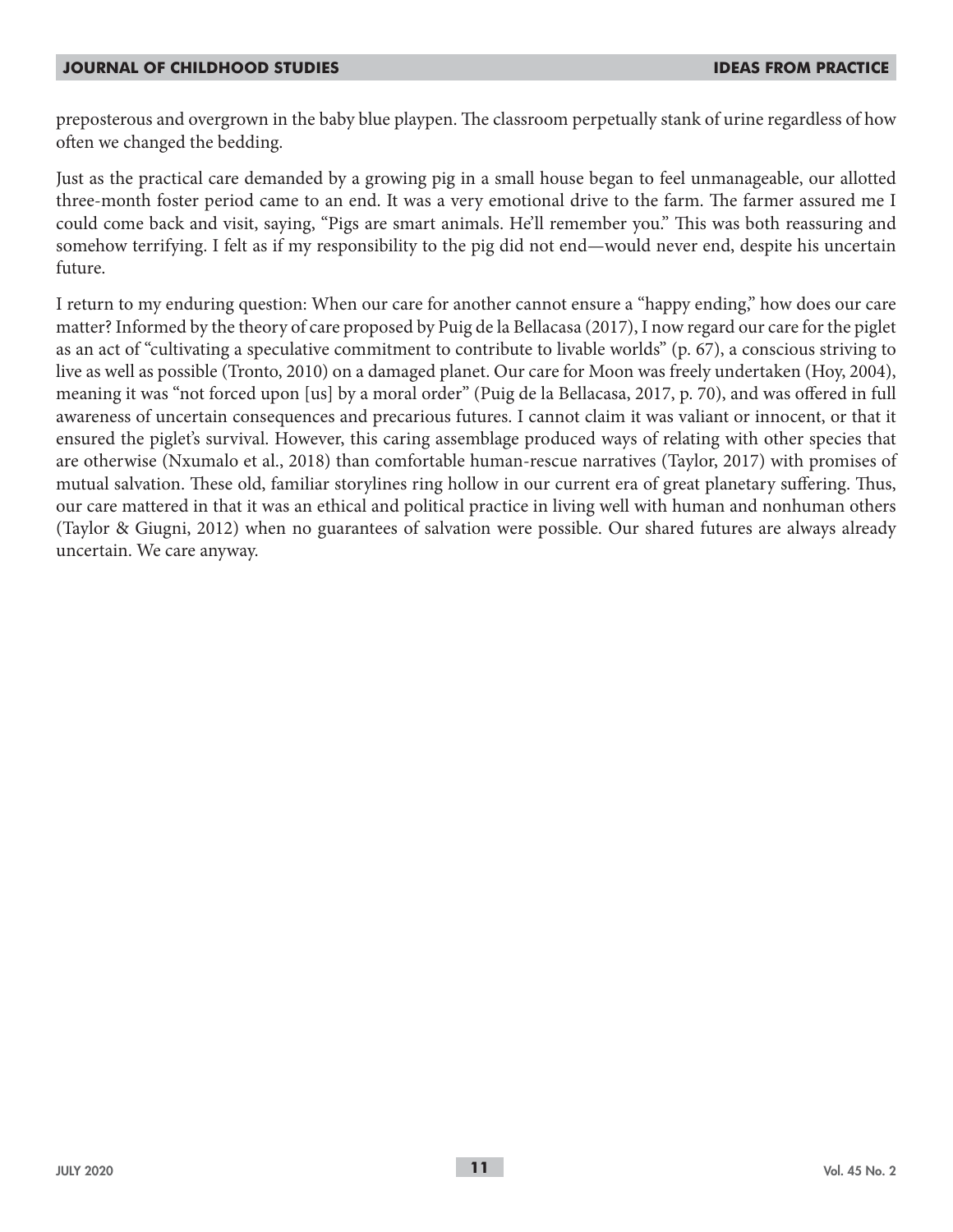## **References**

- Barad, K. (2011). Posthumanist performativity: Toward an understanding of how matter comes to matter. *Signs, 28*(3), 801–831. https:// doi.org/10.1086/345321
- Bell, A., & Russell, C. (2000). Beyond human, beyond words: Anthropocentrism, critical pedagogy, and the poststructuralist turn. *Canadian Journal of Education, 25*(3), 188–203. https://doi.org/10.2307/1585953
- Blaise, M., Hamm, C., & Iorio, J. M. (2016). Modest witness (ing) and lively stories: Paying attention to matters of concern in early childhood. *Pedagogy, Culture, & Society, 25*(1), 31–42. https://doi.org/10.1080/14681366.2016.1208265
- Braidotti, R. (2013). *The posthuman.* Polity.
- Cutter-Mackenzie-Knowles, A., Malone, K., & Barratt Hacking, E. (2018). *Research handbook on childhoodnature*. Springer International Handbooks of Education.
- Gunnarsson, K. (2018). Responding with care: A careful critical approach within educational health promotion. *Reconceptualizing Educational Research Methodology*, *9*(1). https://doi.org/10.7577/rerm.2699
- Haraway, D. J. (2008). *When species meet*. University of Minnesota Press.
- Haraway, D. J. (2016). *Staying with the trouble: Making kin in the Chthulucene*. Duke University Press.
- Hohti, R., & Tammi, T. (2019). The greenhouse effect: Multispecies childhood and non-innocent relations of care. *Childhood, 26*(2). https://doi.org/10.11770907568219826263
- Iorio, J. M., Hamm, C., Parnell, W., & Quintero, E. (2017). Place, matters of concern, and pedagogy: Making impactful connections with our planet. *Journal of Early Childhood Teacher Education, 38*(2), 121–135. https://doi.org/10.1080/10901027.2017.1306600
- Latour, B. (2004). Why has critique run out of steam? From matters of fact to matters of concern. *Critical Inquiry, 30*(2), 225–248. https:// doi.org/10.1086/421123
- Lloro-Bidart, T. (2018). A feminist posthumanist multispecies ethnography for educational studies. *Educational Studies, 54*(3), 253–270. https://doi.org/10.1080/00131946.2017.1413370
- Molloy Murphy, A. (2018). (Re)considering squirrel: From object of rescue to multispecies kin. *Journal of Childhood Studies*, *43*(1), 60–67. https://doi.org/10.18357/jcs.v43i1.18265
- Murris, K., Reynolds, R.-A., & Peers, J. (2018). Reggio Emilia inspired philosophical teacher education in the Anthropocene: Posthuman child and the family (tree). *Journal of Childhood Studies, 43*(1), 15–29. https://doi.org/10.18357/jcs.v43i1.18262
- Nxumalo, F., & Pacini-Ketchabaw, V. (2017). "Staying with the trouble" in child-insect-educator common worlds. *Environmental Education Research, 23*(10), 1414–1426. https://doi.org/10.1080/13504622.2017.1325447
- Nxumalo, F., Vintimilla, C. & Nelson, N. (2018). Pedagogical gatherings in early childhood education: Mapping interferences in emergent curriculum. *Curriculum Inquiry, 48*(4), 433–453*.* https://doi.org/10.1080/03626784.2018.1522930
- Pacini-Ketchabaw, V., Taylor, A., & Blaise, M. (2016). Decentering the human in multispecies ethnographies. In C. A. Taylor & C. Hughes (Eds.), *Posthuman research practices in education* (pp. 149–167). Springer.
- Pedersen, H. (2010). *Animals in schools: Processes and strategies in human-animal education.* Purdue University Press.
- Puig de la Bellacasa, M. (2011). Matters of care in technoscience: Assembling neglected things. *Social Studies of Science*, *41*(1), 85–106. https://doi.org/10.1177/0306312710380301
- Puig de la Bellacasa, M. (2017). *Matters of care: Speculative ethics in more than human worlds*. University of Minnesota Press.
- Rautio, P. (2017). "A super wild story": Shared human–pigeon lives and the questions they beg. *Qualitative Inquiry*, *23*(9), 722–731. https://doi.org/10.11771077800417725353